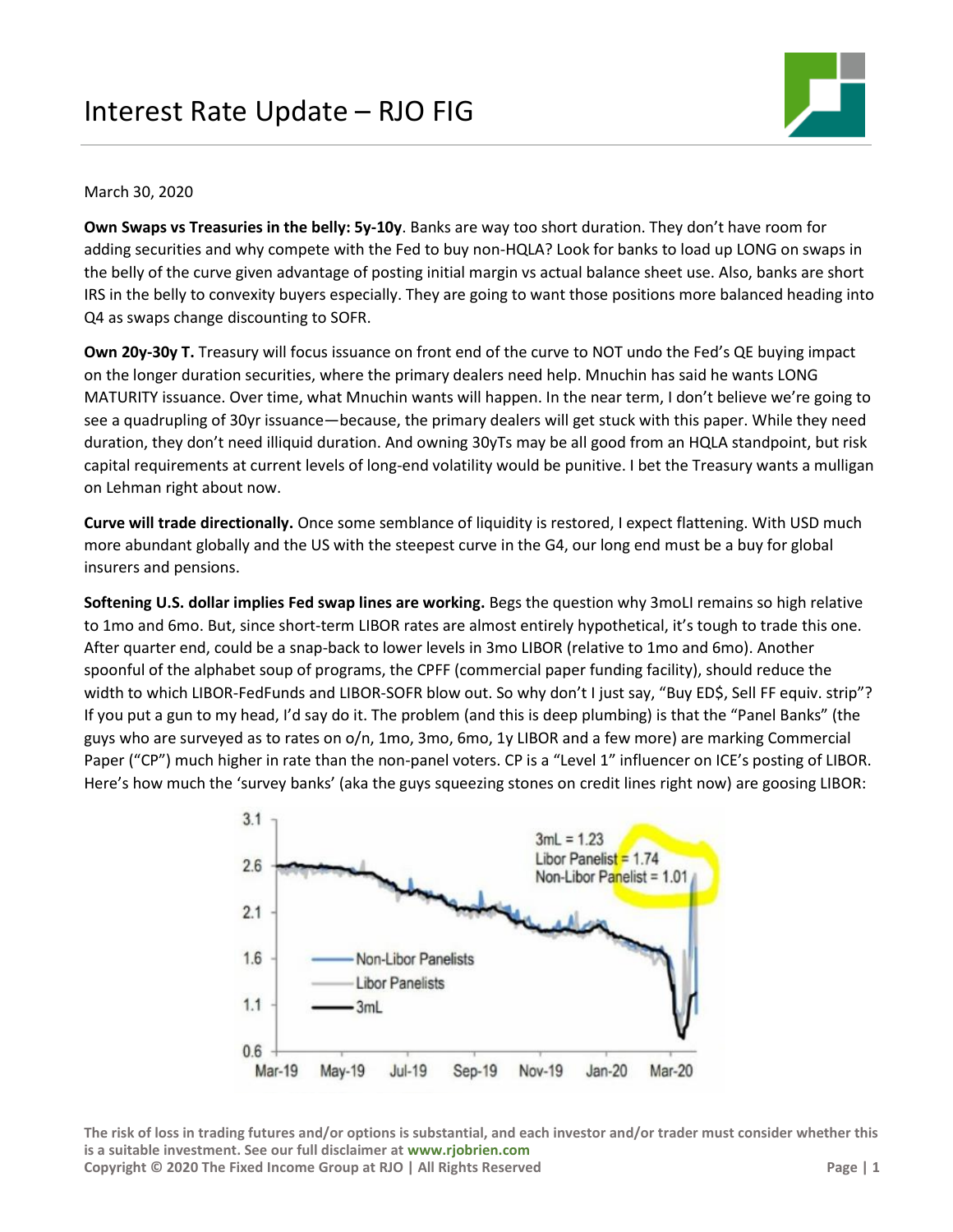You don't have to be Mr. Plumber to understand what's going on here in the plumbing. Admittedly, I have an axe on this [\(https://www.linkedin.com/posts/johntcoleman\\_libor-futures-sofr-activity-6648937865566830592](https://www.linkedin.com/posts/johntcoleman_libor-futures-sofr-activity-6648937865566830592-n3BW) [n3BW\)](https://www.linkedin.com/posts/johntcoleman_libor-futures-sofr-activity-6648937865566830592-n3BW). Friday (3/27) morning, we had this:

| 1-Month Libor Set        | 0.98938 | +.04850    | (99.01062) |
|--------------------------|---------|------------|------------|
| <b>3-Month Libor Set</b> | 1.45013 | $+.07550$  | (98.54987) |
| 6-Month Libor Set        | 1.07200 | $+.01437$  | (99.02800) |
| 1-Year Libor Set         | 0.96850 | $-0.00425$ | (99.03250) |

You can have steep curves and inverted curves. BUT, when I see a curve where a 1mo rate and 6mo rate are BELOW a 3mo rate (by 85bps on the butterfly), well, I get a little angry. Then, when you add that almost NOTHING trades in any of these LIBOR terms—a few survey banks just say, "Survey says…!!! Hahaha", my blood boils. Yes, we can hedge this stuff with Eurodollars coupled with term repo resetting on the IMM date. But we cannot hedge the '+X' component of financing lines that are billed as 3mo LIBOR+X, and "X" suddenly becomes  $X^2$ and the line size gets reduced. How 'off' is 3mo LIBOR spot right now?

- 1) Spot 3mLI:3mFedFunds is 112bps as of Friday
- 2) Forward/Futures anticipate this spread at 81bps in a month
- 3) Out to June IMM date, 46bps.

Every crisis in my life that blows up multiple financial concerns can ALWAYS be traced back to the front-end of the curve: repo and financing. And for this crisis, the game is on again.

As an aside, now that those international swap lines are working, if I were a currency guy, I'd be selling USD on all substantial upticks. Dollar dropping further from here will stir inflation talks. 10yr TIPS have rallied sharply in the last 2 weeks—like crazy last week (Fed buying them doesn't hurt either).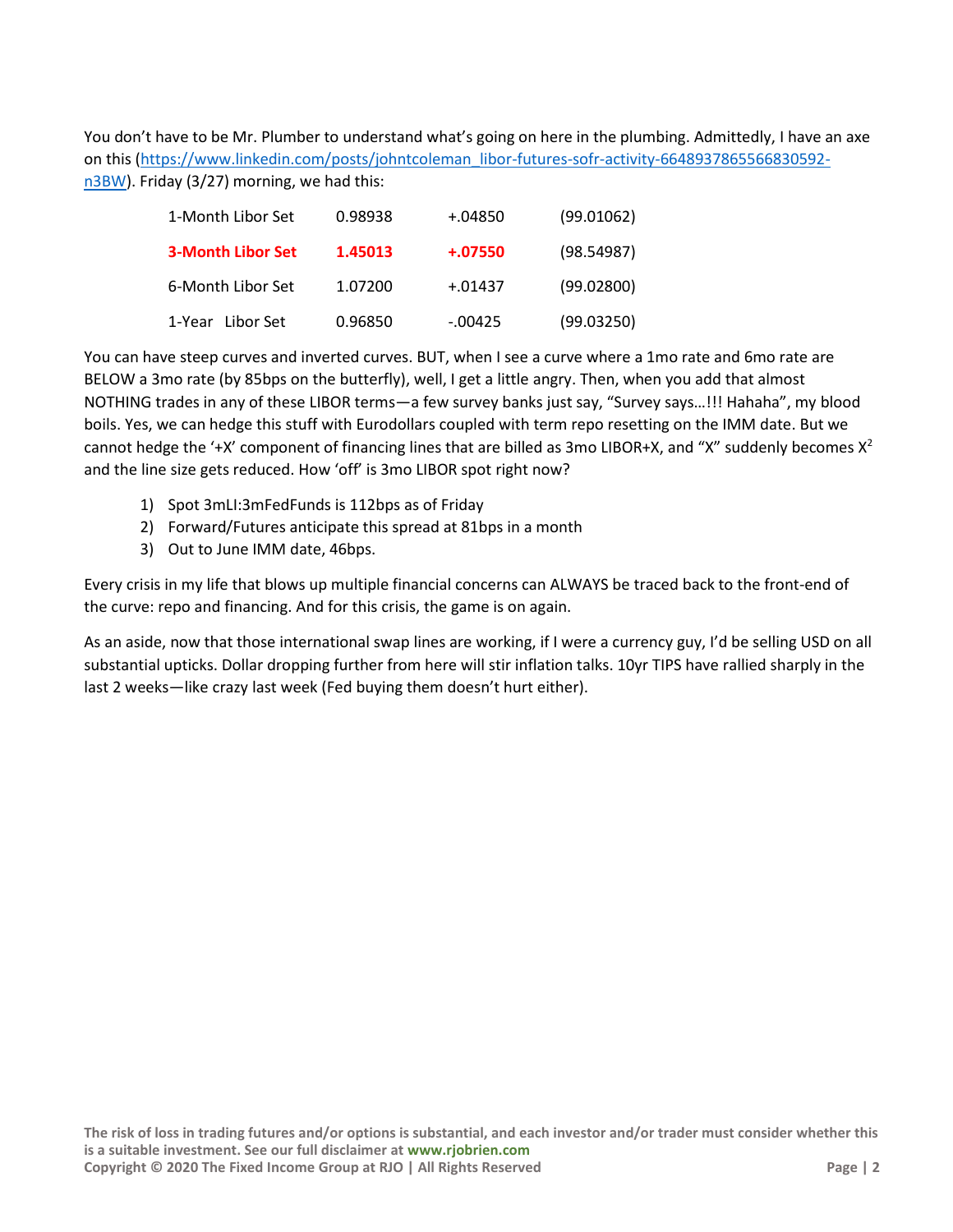## **IG is cheap:**

Madhubala Sriram<br>(44-20) 7134-1291

madhubala.sriram@ipmorgan.com

Chart 6: Many assets trade cheap to their long-run average, but DM Credit is the stand-out for value<br>Deviation from long-term average for forward P/Es, credit spreads, real bond yields, real commodity prices & real effecti 3



**Europe Credit Research** 

27 March 2020

**Cross Currency Switches** 

In this scenario, we think this presents an attractive opportunity to switch into dollars from euros with (i) the Federal Reserve's asset purchase program announcement providing further support for corporates, (ii) a reopened primary market in Europe tempering favorable supply-demand balance, and (iii) slowing fund outflows helping close the gap.

J.P.Morgan

In the tables below, we present our cross currency screen for the top ten financial and non-financial switches from euros to dollars. With the extreme price action and large swings currently seen in the front end of the market, particularly in \$ credit, we restrict the tables below to bonds with at least 5y to maturity and with TRACE data on traded prices available from yesterday.

#### Table 1: Top EUR -> USD Switches - Financials, >5y to maturity

| <b>EUR ISIN</b> | <b>Description</b> | <b>EUR Z Spread</b> | <b>USD ISIN</b> | <b>Description</b>   | <b>USD Z Spread</b> | Pick-up after FX |
|-----------------|--------------------|---------------------|-----------------|----------------------|---------------------|------------------|
| XS1619568303    | ULFP 1.5% '29      | 187                 | US92928QAF54    | ULFP 3.5% '29        | 364                 | 154              |
| DE000DL19US6    | DB 2.625% '26      | 464                 | US251526BZ10    | DB 4.1% 26           | 613                 | 123              |
| XS1933820372    | INTNED 2.125% '26  | 229                 | US45685NAA46    | INTNED 4.625% '26    | 360                 | 106              |
| XS2063495811    | DLR 1.125% '28     | 318                 | US25389JAT34    | DLR 4.45% '28        | 428                 | 85               |
| XS1117298163    | MCO 1.75% '27      | 136                 | US615369AM79    | MCO 3.25% '28        | 242                 | 82               |
| FR0013448859    | SOCGEN 0.875% '29  | 259                 | US83368RAW25    | <b>SOCGEN 3% '30</b> | 356                 | 74               |
| FR0013422011    | BNP 1.375% '29     | 234                 | US09659W2H65    | BNP 5.198% '29       | 319                 | 61               |
| XS1327028459    | MA 2.1% '27        | 83                  | US57636QAJ31    | MA 3.5% '28          | 167                 | 59               |
| XS2049583789    | PLD 1.5% '49       | 276                 | US74340XBJ90    | PLD 4.375% '48       | 338                 | 51               |
| XS2022424993    | ISPIM 1.75% '29    | 338                 | US46115HBL06    | <b>ISPIM 4% '29</b>  | 413                 | 51               |

Source: J.P.Morgan. TRACE, Bloomberg. USD Bond Z Spreads based on internal pricing where available / last traded price on TRACE. Spreads as on 26<sup>th</sup> March

| <b>EUR ISIN</b> | <b>Description</b>      | <b>EUR Z Spread</b> | <b>USD ISIN</b>     | <b>Description</b>     | <b>USD Z Spread</b> | Pick-up after FX |
|-----------------|-------------------------|---------------------|---------------------|------------------------|---------------------|------------------|
| XS2010039381    | <b>ZFFNGR 2% '26</b>    | 536                 | <b>US98877DAC92</b> | ZFFNGR 4.75% '25       | 851                 | 290              |
| XS1493328477    | <b>ENIIM 1.125% '28</b> | 168                 | <b>US26874RAF80</b> | <b>ENIIM 4.75% '28</b> | 422                 | 230              |
| XS1843459436    | APH 2% '28              | 130                 | US032095AH42        | APH 4.35% '29          | 368                 | 214              |
| XS1190624038    | EQNR 1.25% '27          | 140                 | US656531AM27        | EQNR 7.25% '27         | 357                 | 193              |
| XS1828033834    | DT 2% '29               | 165                 | <b>US25156PAC77</b> | DT 8.75% '30           | 352                 | 164              |
| XS1652855815    | VOD 1.5% '27            | 156                 | <b>US92857WBK53</b> | VOD 4.375% '28         | 324                 | 144              |
| XS0993148856    | T 3.5% 25               | 148                 | US00206RHT23        | T 3.875% '26           | 312                 | 139              |
| FR0010961540    | FDF 4% '25              | 114                 | US268317AS33        | EDF 3.625% '25         | 277                 | 137              |
| BE6285457519    | ABIBB 2.75% '36         | 244                 | US035242AM81        | ABIBB 4.7% '36         | 393                 | 132              |
| XS1203860934    | <b>BATSLN 2% '45</b>    | 322                 | US761713BB19        | BATSLN 5,85% '45       | 457                 | 124              |

Source: J.P.Morgan. TRACE, Bloomberg. USD Bond Z Spreads based on internal pricing where available / last traded price on TRACE. Spreads as on 26<sup>th</sup> March

**The risk of loss in trading futures and/or options is substantial, and each investor and/or trader must consider whether this is a suitable investment. See our full disclaimer at [www.rjobrien.com](http://www.rjobrien.com/) Copyright © 2020 The Fixed Income Group at RJO | All Rights Reserved Page | 3**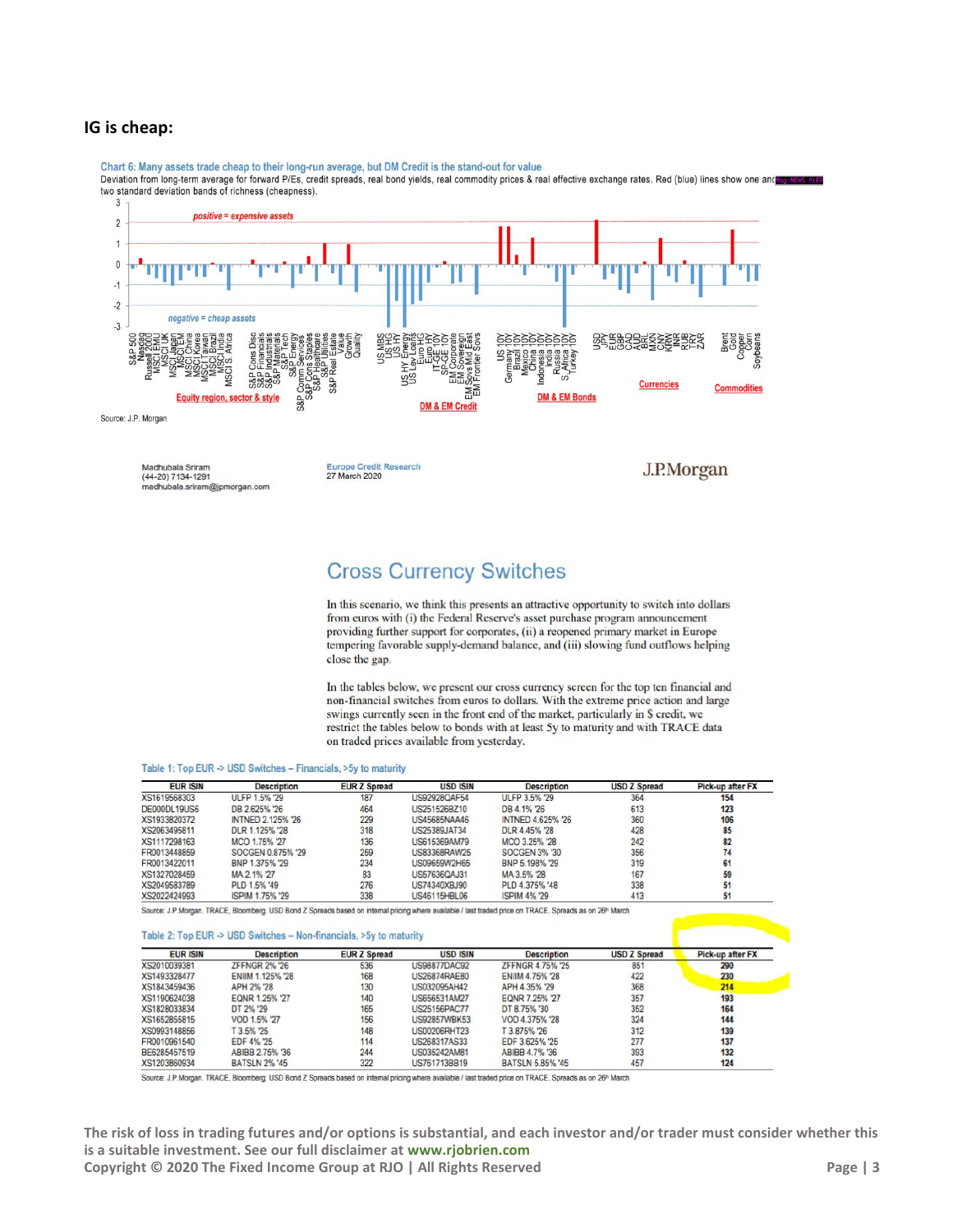# **Correlations and Risk Layoffs**





Agency Mortgage OAS has TIGHTENED much more rapidly than CDX\_IG. IG Looks CHEAP after Fri 3/27



Look for a post early this week on LIBOR, SOFR and IG.

## JC- for the Fixed Income Group at R.J. O'Brien

**The risk of loss in trading futures and/or options is substantial, and each investor and/or trader must consider whether this is a suitable investment. See our full disclaimer at [www.rjobrien.com](http://www.rjobrien.com/) Copyright © 2020 The Fixed Income Group at RJO | All Rights Reserved Page Page | 4**